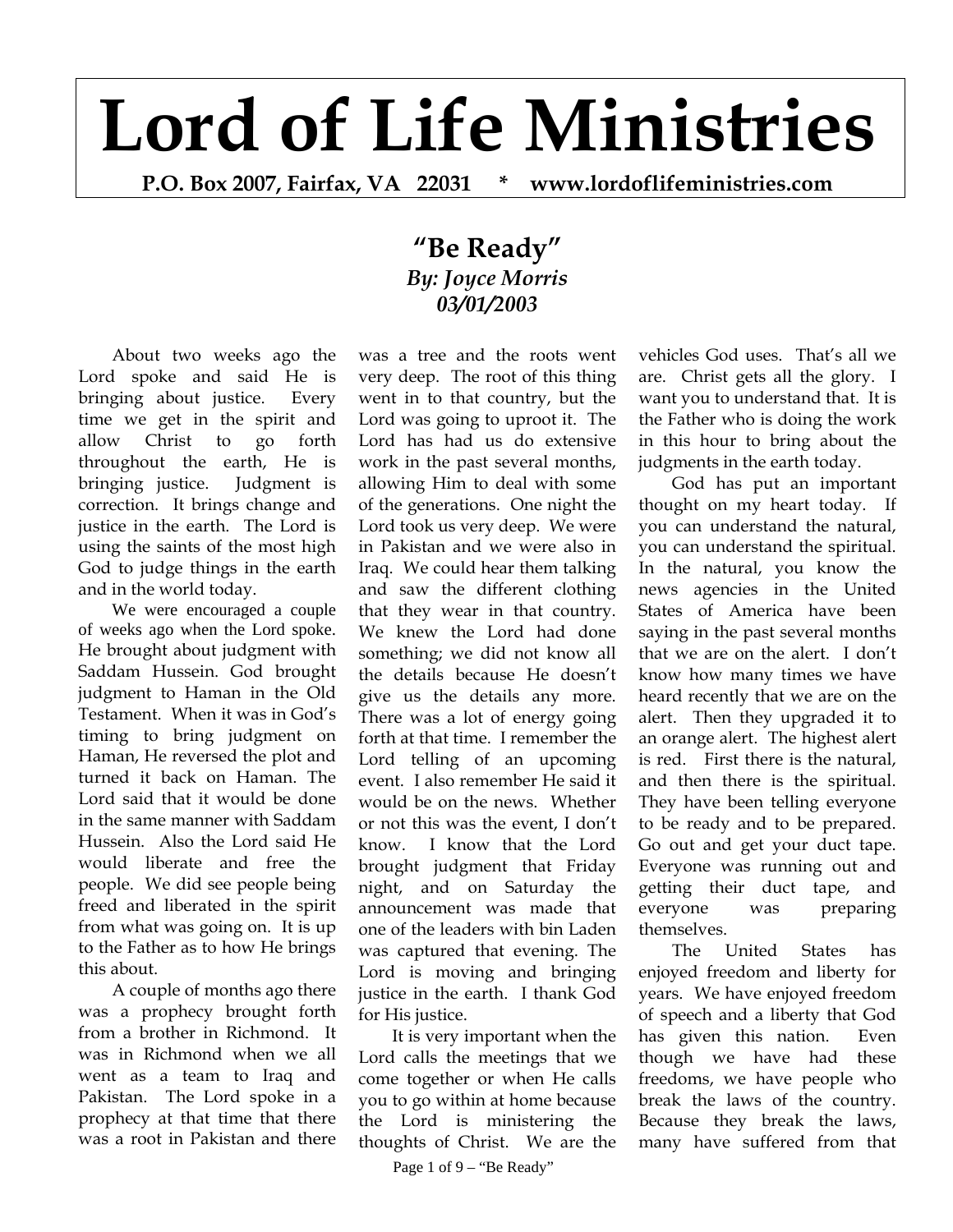because it affects every individual when the laws are broken in our nation. It is wonderful to understand the freedom and liberty we have in our nation. You will not appreciate these freedoms unless you have traveled to other countries and experienced staying in other nations. You come back and appreciate the liberties we have here. Yet there are times all of us have felt very guilty for taking these liberties for granted. Our government has been telling us to be alert, to be wise and be on guard and to be like watchmen. They are telling us all these things.

 There's a higher government. We want to get to a higher government, which is the kingdom of God. We want to hear what the Father is saying. We want to know what He is telling us in this day and hour. There is a word I want to bring out today, and that is – BE READY. The Lord is telling us all to be ready. What are we to be ready for? Why are we to be ready? Why is He telling us to make ourselves ready in this hour? What is He speaking about? What does He want us to understand? What does He want us to know? The Lord is telling us that there is something on the horizon. There is a grand finale getting ready to take place. No human being in this world can stop this grand finale. God wants us to be ready for this worldwide grand finale. God has given every sign for us to understand what is about to take place.

 I also want to talk about being ready, what happens, the reward you get for being ready, and what it means to be ready.

God has confirmed this word in the past two or three weeks. I know what He has put on my heart today. I know it is real, and I know what He is saying is true. It is important for us to hear what the spirit is saying, so let your spiritual ear be in tune to the word because there is an appearance of the Lord on the horizon that we have never seen or experienced, but it is about to take place. We know that the Lord appears and He is appearing today, but there is a grand finale appearance that is getting ready to take place. We know that Jesus Christ appeared as a babe in a manger. That was His first appearance. The Feast of the Passover was one of His appearances. We also know that He appeared on the Feast of Pentecost, which is the second coming of the Lord. *We know that the third coming is at the Feast of Tabernacles, which we know God is working in His people now. It is not something in the future.* He is coming as Lord and He is coming in a people. He is coming in clouds. He is not coming in those white puffy clouds up there in the sky. The clouds He is talking about are people. We are clouds, and He is coming in clouds of glory; therefore, He is coming in a people who have come into His nature, glory and likeness. We are going to share with you the reward that we have because we have made ourselves ready for the coming of the Lord.

 This is the day that the bride hath made herself ready, for behold the bridegroom cometh.

 Not long ago the Lord told us to prepare our hearts. He said that the stage was already set.

God has a stage; He has set His sons on the stage and the veil is about ready to be drawn so the whole world can see the manifestation of the Christ in the earth. This will be an open manifestation of His power, glory and splendor. He is coming in ten thousands of His saints, which includes all the saints who have passed away on that side of the river of life plus all the saints who have made themselves ready on this side. If you can understand all of the collective clouds coming together, what a grand finale this is going to be of the power, glory and splendor of Christ for man to see and behold!

 This is a day for us to prepare to be ready. In the natural, the government is saying for us to be ready and prepare for whatever will take place in this country. If they are saying that, then God is saying something else, the opposite of that. The Lord has given us many signs to show us that these things are about to happen. He has given all the signs in the sun, the moon and the stars. Those signs have already taken place for you and me to understand. The sign in the sun is the ozone. That's the sign of the Lord, which was in an old newsletter that you are welcome to get. The Bible talks about God as a sun. He is the sun. The Bible says He is the sun and He is the shield. That is in Psalms. It talks about the countenance of Jesus. His splendor and His glory are as bright as the full strength of the natural sun. That is your reward. That is the full glory that God is bringing you to because He is changing you from glory to glory. It is in *Proverbs 4:18, "( But the*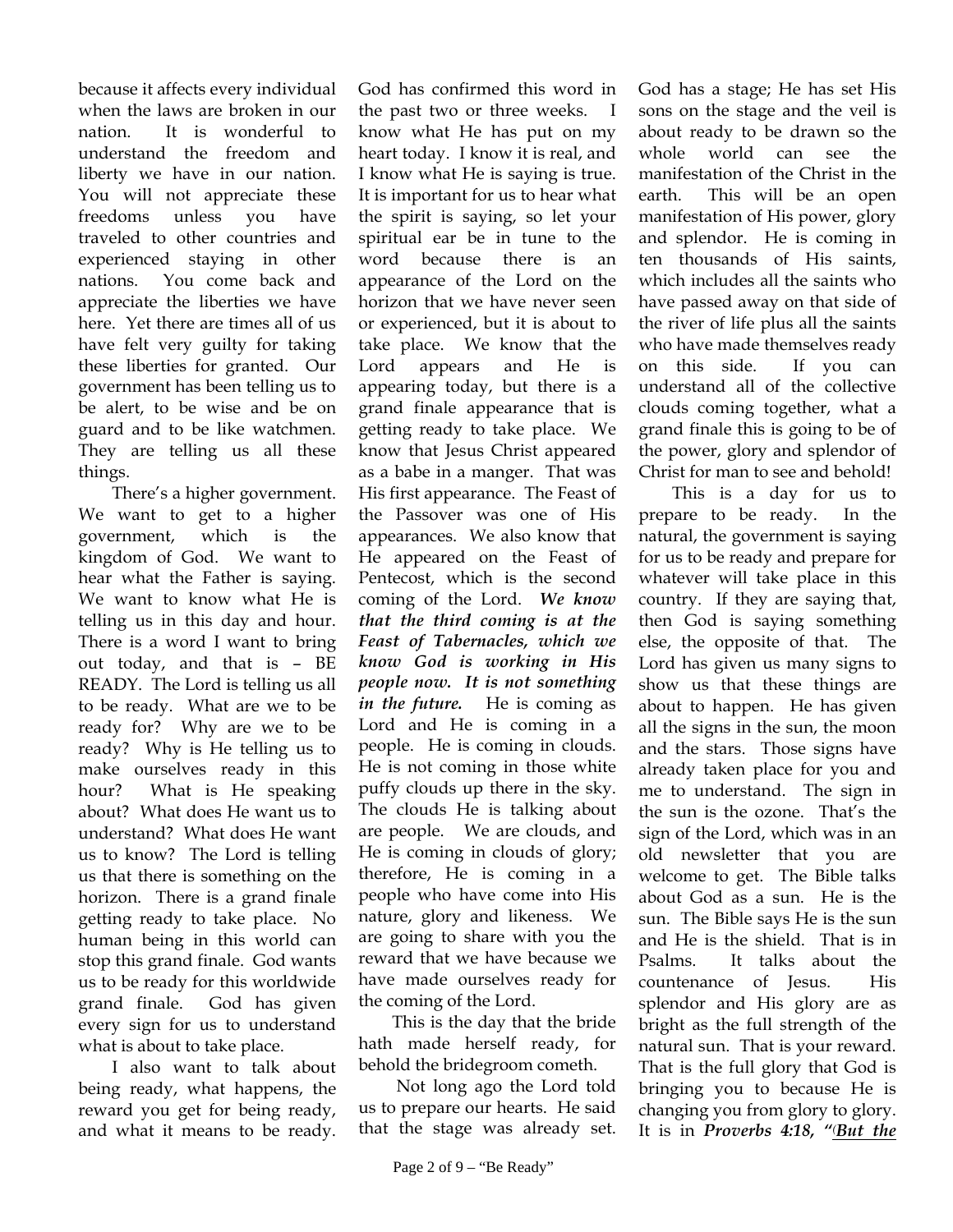## *path of the just is as the shining light, that shineth more and more unto the perfect day.)"* In the Amplified Bible, it reads like this: *"(But the path of the [uncompromisingly] just and righteous is like the light of dawn, that shines more and more (brighter and clearer) until [it reaches its full strength and glory in] the perfect day.)"*

What God is saying is that He is increasing the light within you because each glory that God brings you to, each change that He brings about in your life, each weight that He releases you from, your light keeps getting brighter and brighter until it reaches its full strength, meaning that it comes to the full strength even as the sun. We have not reached that point yet, but that is where we are headed. We are headed to a realm where there is nothing but light. There is no darkness in the mind. There is no thought that is not Christ. That is why the Lord is changing us, because He is the light of the world. We are the light of the world. Every time the Lord changes you, your light gets brighter and brighter. The glory that the Lord is bringing us into is not the glory of Moses. The glory of Moses was as a result of His spending 40 days and 40 nights with God on the mountain. The mountain he was on was Mount Sinai. He represented the letter of the law. But we are on Mount Zion. If you spent 40 days and 40 nights with God, your countenance would really shine. You are bound to look good. His countenance was so bright that the Israelites could not handle it. When he came down off the mountain, they could not look

upon him because He was so bright. He radiated the glory and the light of the Christ because he had been in the presence of the Lord. God was giving him the laws and the Ten Commandments, and they could not look upon him; therefore, he had to put a veil upon his face.

We will talk about the sun and the ozone layer. The sun is getting brighter and brighter. The heat is coming out more and more from the sun. It is a representation of God's glory increasing and increasing in the earth. It is a sign of the coming of the Lord in a people who are allowing Christ to change their lives because they desire to be all that He is. This is what the Lord is doing. This is why He is preparing us for His coming. It is the day of preparation. It is the day to make yourself ready. It is the day to be ready.

The Bible says if you know when the thief is coming, because He will come as a thief to those who are in the night, then you will be prepared. The night is people who live in ignorance. They don't live in truth. Darkness is ignorance; darkness is lacking truth. People, who live in ignorance and keep sowing to the flesh, reap corruption. If you sow to the spirit, you reap life. It is simple. The more you sow to the spirit, the more life you reap. If you sow to your flesh constantly, you reap corruption. Ignorance and darkness are in the mind. If we get caught up in the cares of this world and get drunk with the cares of this world, we are not ready, we are not alert, we are not watching. He said, be careful, be watchful, don't be drunk with the cares of this

world, don't be worried about anything and encumbered with all the ways of trying to live. This is the day to be caught up in God and have an awareness of Him more than you ever have before. *Luke 21:34*.

 The Lord is trying to get you to understand that it is the day of His appearance and His coming in us. He will also be coming in others on the other side of the river of life.

 Another thing I wanted to emphasize was in 1 *John 2:28*. The Lord confirmed this word through a brother. The Lord tells you how He wants you to be at His coming. We are going to show you what it means to be ready, how we should be ready, and how we should be at His coming. One of the things is in *1 John 2:28, "(And now, little children, abide in Him;* Okay, to be ready, you have to abide in Him. It is the day and the hour that we are to abide in Christ. *1 John 2:28* continues, *"(That, when He shall appear, we may have confidence, and not be ashamed before Him at His coming.)"* If you are not abiding in Him, you will be ashamed. If you abide in Him, you will not be ashamed. To abide in Him is to maintain a union with Him, a relationship with Him and to be walking with Him. You know that you can do nothing by yourself, but you have to depend on Him. You know that He wants to be in everything that you do. If He is in everything that we do, we are abiding in Him, we are not breaking off from Him and getting into our own self-will. We understand that we are one with Him; therefore, we are allowing His will to operate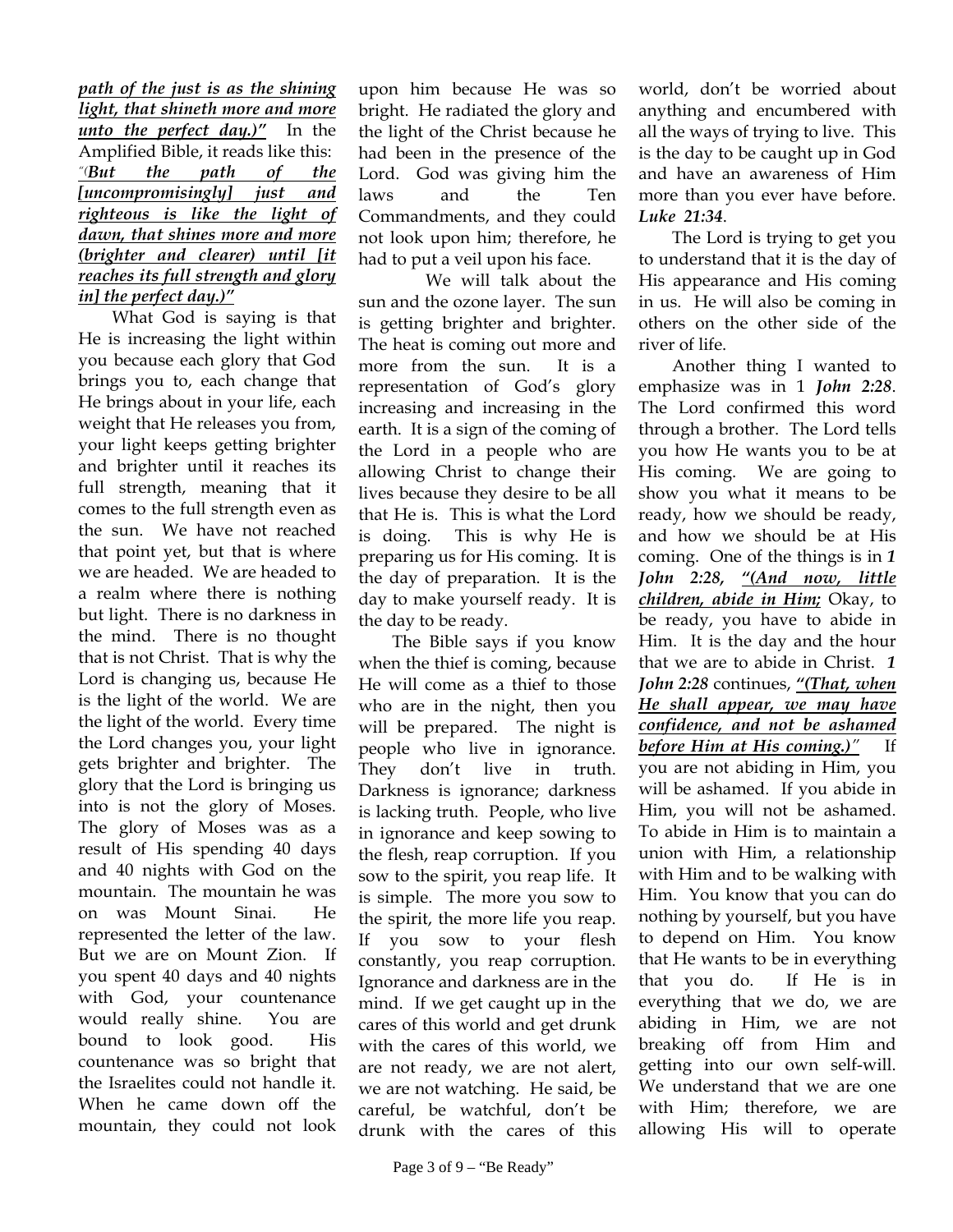through us each day. We are grounded and rooted in Him. We do not make decisions on our own because we seek His leadership and guidance each day after we get up. When we start our day with Him, we allow him to put His thoughts in our minds. He interrupts and tells us where to go and what to do. We do experience a one-on-one relationship and communion with Him. We are picking up our cross daily, denying ourselves. We are here for the sole purpose of God, to be a light wherever He wants us to be–even on our jobs. In the back of our minds we are always thinking about Him. When we encounter a problem on the job, we can commune with Him and ask Him how to deal with the problem. We are learning how to allow Him to be a part of whatever we are doing, learning to allow Him to put His touches on everything. This will allow us to prosper in everything we do because we are learning that without Him, we can do nothing. That is abiding in Him. When you understand that you can do nothing without Him, then you are learning to abide in Christ. That is how simple it is. We must learn that we can do nothing without Him. We cannot leave Him out of our decisionmaking, but always allow Him to be in whatever He instructs us to do each day of our lives. We continue in *1 John 2:28-29*, which reads, *"(Abide in Him; that, when He shall appear, we may have confidence, and not be ashamed before Him at His coming. 29If ye know that He is righteous, ye know that every one that doeth righteousness is born of Him.)"* Here we see that it takes a holy

walk we cannot just go out and sin and do all kinds of things. Many people do not understand if you sow to your flesh you will reap corruption, when you do certain things that you know the Holy Spirit has told you not to do, then you do not hear His voice as clearly. It takes a close, clean walk with Christ because God is a holy God.

 When I first got filled with the Holy Spirit, my husband asked me to go with him and his friends. They went downtown to a bar where you can dance, and I went in there. I had a lot of turmoil inside because I knew I did not belong there. That was a group of people of the world. I asked my husband if he would call a taxi so I could go home. But he could stay. I didn't belong there. When God gets hold of you and changes you, it is no longer your nature because He is changing you into His nature. Therefore, it is not in your nature because you have become His nature and can no longer do those things that you used to do. It is by the grace of God that He changes us. You do not have that desire; it is not there. Why? Because He has changed you.

 A brother shared something in the Greek, which I thought was very good. There are several scriptures in the Bible where the word *appear* is used. If you look up a Greek word, it can carry different meanings depending on the context in which it is used. The Greek word *appears,* in this context means, to lighten, to shine. In Strong's it means "external manifestation," meaning the inner work is now finished. It is now time for a public debut. It means showing

or putting on display. When God said, "This is My beloved Son in whom I am well pleased," He put His Son, Jesus, out there who displayed to the whole world what God represented. This Son manifested the kingdom of God and His glory. He was the expression of God in His glory to mankind throughout the earth. God is getting ready to do the same thing when His work is finished. The Lord is putting on the finishing touches now. I get very excited; I don't know about you! Jesus turned the world upside down at that time. They had every kind of religion and every kind of belief that you could think of at that time. They had their governments and Caesar at that time; they had all those different types of beliefs of the Pharisees and the Sadducees. God announced His Son before He was tested. "This is My beloved Son in whom I am well pleased." He was willing to be proven, tried, and tested. All of you here, this is preparation ground. We are being prepared, trained, proven, tested and tried. God gives you the word, and He sends you into the world. You get tested during the week with the word. When you hear the word with the spiritual ear, you will remember it.

The grand finale that the Father is getting ready to reveal is not just one son; it is all who have been faithful. *Matthew 24:13* says**,** *"(But he that shall endure to the end, the same shall be saved.)"* **For those who have been faithful and true to the very end, He is coming with His reward. That is another thing I want you to understand. He will publicly give you His reward**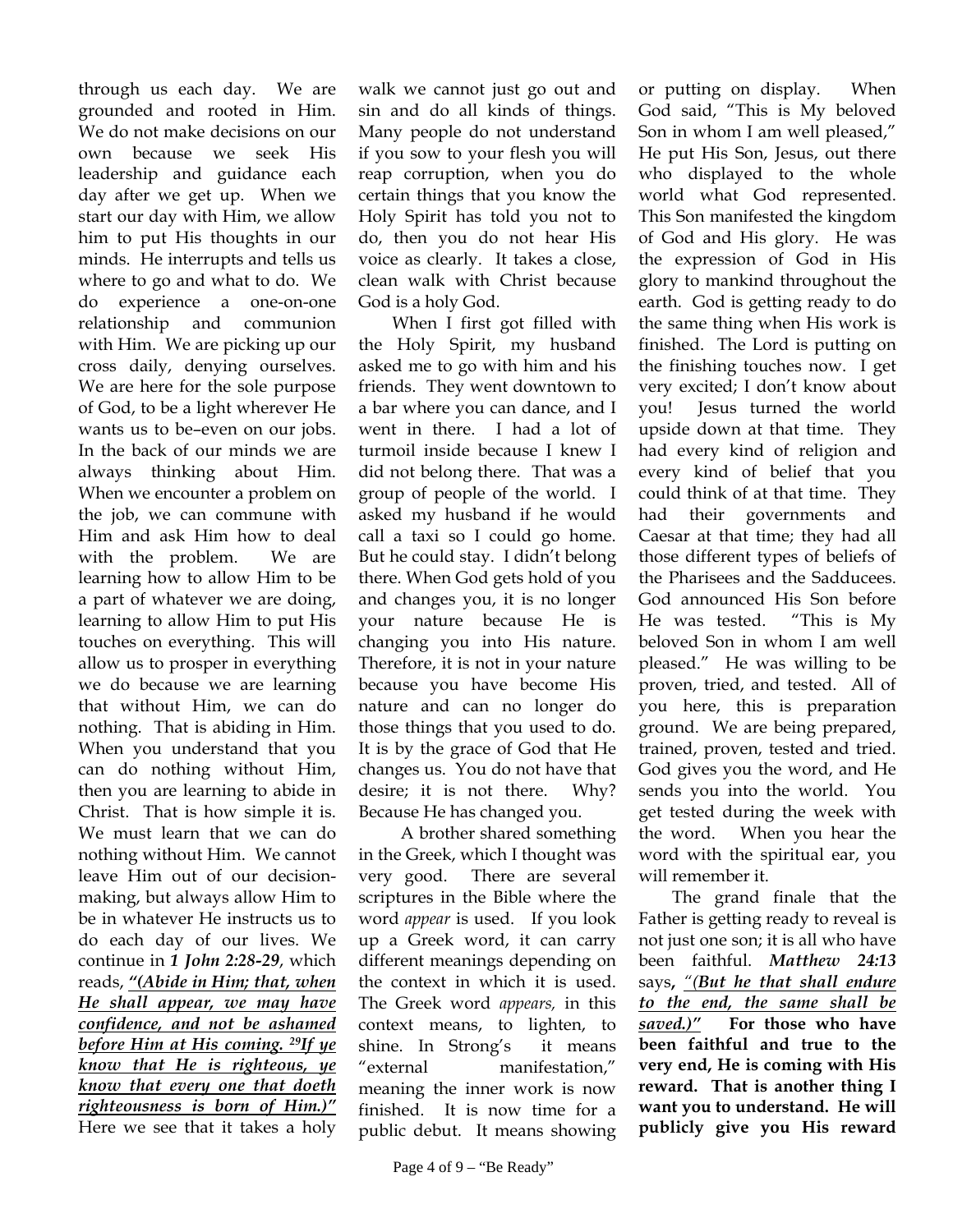**that He is bringing. Everybody will have to see it, and everybody will have to watch it. The reward that He is bringing is to be** *all* **that He is. The glory of the Lord will be manifested to creation. We must be awake and alert; because He says no man knows what hour He shall appear. The Word says it will be as the days of Noah. Everyone will keep on doing the same routine, marriages, etc, and will just keep on going. Be ready!** 

 If you know a thief is coming to your house, you will be ready for him. You will watch to prevent him from stealing anything. A long time ago the Lord allowed a thief to come to our home, and he stole all the mag wheels off my son's van, stole all his records and everything that was in the van was gone. He went outside, and there was his van sitting up in the air on bricks. His father decided that he would prepare for the thief because he said he was coming back. He just knew it. Every night he sat up watching for the thief. For three weeks he got up during the night and looked out the window and worried and watched. The Lord was trying to get a point across. The man became very tired and weary. God does not want you to become tired and weary and let your guard down. *Gal. 6:9* says,  *"(Do not become weary in well doing, for in due season you shall reap if ye faint not.)"* I realize it has been a long haul. I realize that everyone reading this has

something you are going through in your life. It says in *Romans 8:18, "(the sufferings of this present time are not worthy to be compared with the glory which shall be revealed in us.)"*The

Bible says that you have a light affliction, and it is only for a moment. How can you exchange a moment with eternity? God wants to give you a position in Him. How can you compare it? You cannot. In whatever you are going through, you have to say, "This is a moment. I cannot compare it to what God has in store." There is no comparison to something that He gives you throughout eternity.

 This man became very weary and tired. He said, "I'm going to bed. I'm going to sleep." When he got up the next morning, the wheels were gone again! He had bought new wheels to put on the van, let his guard down and went to sleep that night. The thief returned and took those wheels!

 This is not a day for you to be asleep; to get tired and give up, to look back or to let go of what God has given you. This is the day for you to be alert. God has His own kingdom. Even though the natural is saying to be alert, God is telling you to be alert in a different way. God is telling you to be ready in a much more important way than going out and getting duct tape. Duct tape will not save you when the Lord comes. Neither will it spare you from all the snares coming upon the earth.

 God does not want to find you murmuring and complaining at His coming. "I can't stand it. I'm sick of this. I've had it. I'm going to throw in the towel. Forget it." He is coming to judge the complainers and murmurers. Read *Jude, verse 14*. I am going to give you some scriptures you can study yourself. He talks about His coming. He says He is going to come and execute His

judgment on all the ungodly. All the nations will have to go into the valley of Jehoshaphat to make a decision. It talks about judging the complainers and murmurers in that particular place.

 How does God want to find you and me? First, He wants us to be found abiding in Him**. 1** *Peter 1:6* says, *"(Wherein ye greatly rejoice, though now for a season, if need be, ye are in heaviness through manifold temptations.)"* Why are we greatly rejoicing? Because of verse 4. We are greatly rejoicing because of *1 Peter 1:4,* which says, *"(To an inheritance incorruptible, and undefiled, and that fadeth not away, reserved in heaven for you.)"* That is your inheritance. That's why he says, in *Luke 21:28*, *"(And when these things begin to come to pass, then look up, and lift up your heads; for your redemption draweth nigh.)"* – meaning you are going to get your glorified body. You are going to get a body without disease, without aches and pains. You are going to get a body that doesn't age any more. You are going to get a body just like Jesus, that is resurrected in all its glory, undefiled, incorruptible. We are putting on that incorruption now, but in the twinkling of an eye, any corruption that is left will be swallowed up. It is reserved for you. No more pain, no more shame. It is something to think about, isn't it? No more aging. If we are going to look like Jesus, we are probably going to look like we are 30 years old. *1 Peter 1:5* continues, *"(Who are kept by the power of God through…)"* God keeps us by the power of the Holy Spirit within us. *"(..of God through faith unto salvation*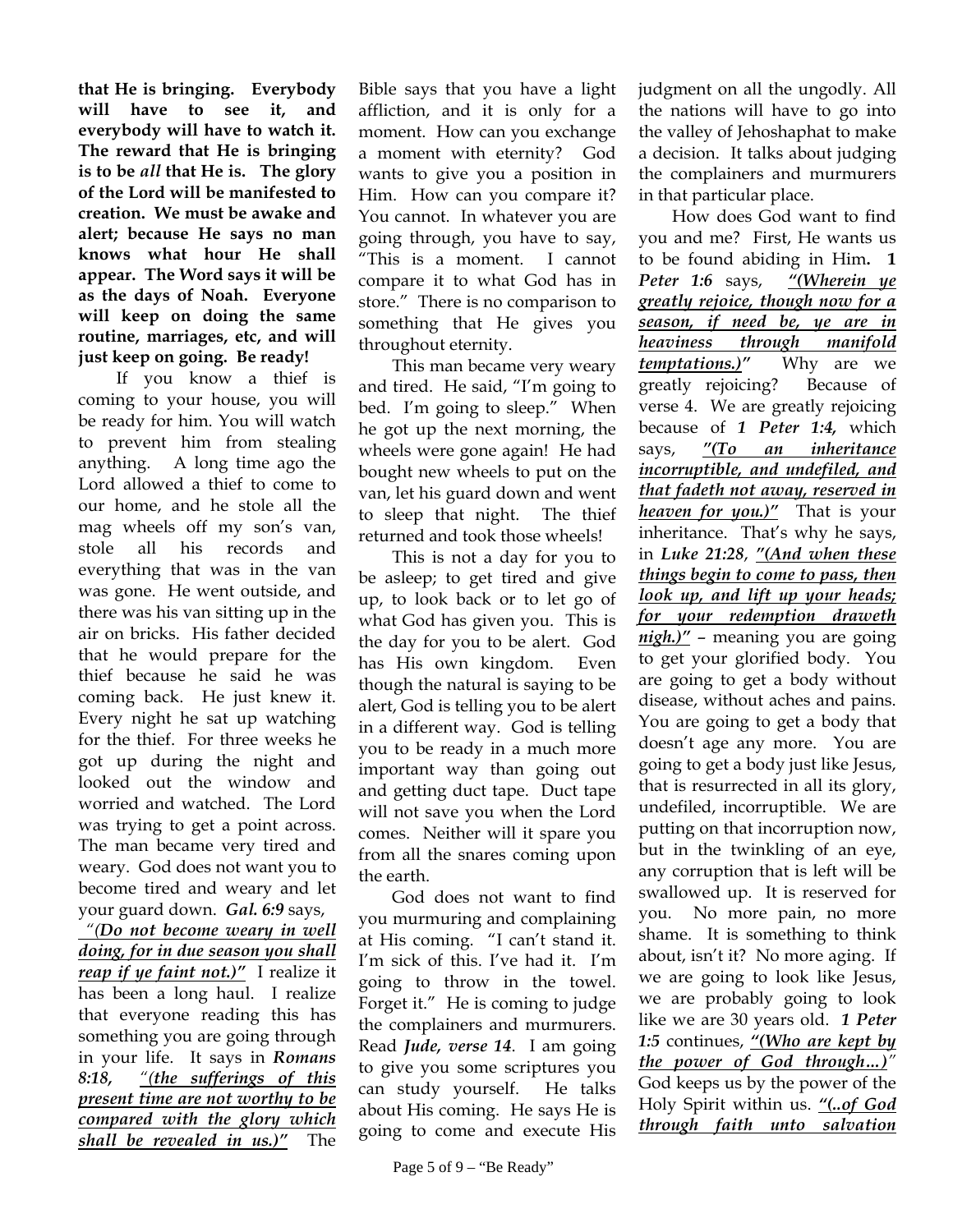*ready to be revealed in that last time.")* We have to keep on walking in faith. *1Peter 1:6-7* reads, *"(Wherein ye greatly rejoice, though now for a season, if need be, ye are in heaviness through manifold temptations: That the trial of your faith, being much more precious than of gold that perisheth, though it be tried with fire, might be found unto praise and honour and glory at the appearing of Jesus Christ.)"* This is how you are to be found at His appearing. God will test you. He is showing you how much fear and disobedience you still have. The Father will expose anything that offends the kingdom of God. Everything that is hidden in the heart of man is coming to the surface now. I get amused when the snow comes because you can see everything that is left in man coming out. It is flying everywhere. 1*Peter 1:7*  reads*, "(That the trial of your faith, being much more precious than of gold that perisheth, though it be tried with fire, might be found unto praise and honour and glory at the appearing of Jesus Christ.)"* There is that same appearing again. I am trying to teach you today how God wants us to be found. *1 Peter 1:8-9*  reads, *"(Whom having not seen, ye love; in whom, though now ye see him not, yet believing, ye rejoice with joy unspeakable and full of glory: Receiving the end of your faith, even the salvation of your souls.)" 1 Peter 1:11* says*, "(Searching what, or what manner of time the Spirit of Christ which was in them did magnify, when it testified beforehand the sufferings of Christ, and the glory that should follow.)"* There are different types of suffering. If you reign with Christ, you will

suffer with Him. Sometimes God puts us through the fire. That is a type of suffering we go through. Whatever situation God is putting you through, it is not the end result. God is trying to get you to look beyond the situation. Whatever suffering, betrayal, or mistreatment you are going through; you will be hated without a cause. That is a true sign of a son. People will be jealous of your walk and your relationship with Christ. Some will be jealous of the things God gives you. It is the mark of a son. That is a type of suffering that we go through. Another type of suffering comes because of disobedience. You bring that on yourself. The Lord knows when to put us into the fire and when to bring us out of the fire. It is to free us, to remove the weights from us and to restore the soul. It also brings us into another realm of His glory. Whatever it is, we should focus on the glory that will follow. How did Jesus deal with the cross? He knew that He had to be crucified on the cross. He knew in the garden of Gethsemane how much He would suffer.

 A couple of times the Lord spoke to me regarding the things we go through. He said, "You have never suffered to the point that you sweat blood." No matter what you go through, you have never suffered to the point that you sweat blood, and He did. Therefore, we have nothing to complain about. We must learn to remain in an attitude of praise and be ready for His coming and be faithful, walking daily in obedience to Him and making ourselves ready.

 He endured the cross because of the joy. That joy was the glory that He was returning to, that He had with His Father before the foundation of the earth. That joy was knowing that He would be able to return and to enter in to people all over the world. That joy was that He knew He was dying so that all mankind could be reconciled back unto the Father. He does not want us to focus on the suffering but to keep looking; setting our eyes on the glory that is to follow.

 Joseph had a dream. It was the dream that sustained him while he was in prison. It also sustained him in all that he went through. God will give you a word, a dream or a prophecy that will sustain you through whatever situation you have to endure. We are to fasten our eyes on the glory that is to follow.

 In *1 Peter 5,* Paul is admonishing the elders not to be lords but to be examples, so we are to be an example to one another. *1 Peter 5:5* says, *"(Likewise, ye younger, submit yourselves unto the elder. Yea, all of you be subject one to another, and be clothed with humility)"* **Be ready**. To be ready is to be clothed with humility. *Verse 5 and 6* continues, *"(for God resisteth the proud, and giveth grace to the humble.)" 6"(Humble yourselves therefore under the mighty hand of God, that he may exalt you in due time.)"* He is the one who will exalt you. He is the one who will openly give you the reward, publicly. 1 *Peter 5:7-8*  says**,***"(Casting all your care upon him; for he careth for you. Be sober, be vigilant; because your adversary the devil, as a roaring*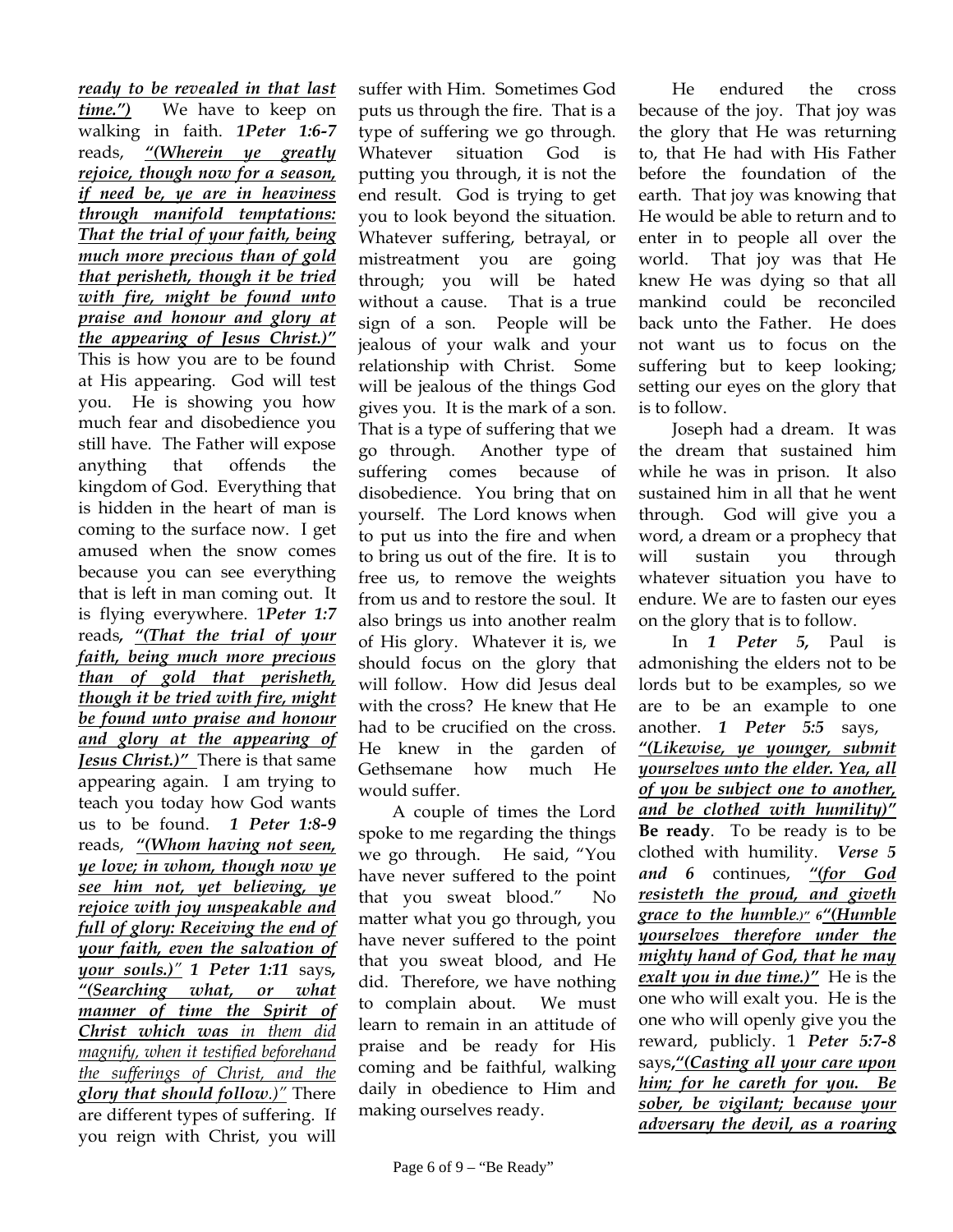*lion, walketh about, seeking whom he may devour.)"* This means there is the anti-Christ spirit that wants to keep you from walking in the spirit and get you back into walking in the carnality and the flesh because then God cannot use you. Then you are not being alive. Then you are no longer a threat. You are just a carnal being. We are awakened here. We know we are not carnal but are spiritual, the spiritual man in the earth today. Always be so reminded. Always watch out for little foxes that spoil the vine. You can read it yourself, but *Colossians 3:1-4*  goes with this as well.

 If you want to know the qualifications when the Lord appears, then look at *Psalm 15:1*, *Psalm 119:1* and *Psalm 24:3* for some more qualifications. I hope you are understanding what it means to be ready, to be alert, to have an awareness, and to understand that you have your reward. For your reward, He will put you on display, and you will be a part of the grand finale for the whole world to see.

 The good news is that people are going to say; *"(Come ye, and let us go up to the mountain of the Lord (Zion), to the house of the God of Jacob; and he shall teach us of his ways, and we will walk in his paths: for out of Zion shall go forth the law, and the word of the Lord from Jerusalem.)" Isaiah 2:3.* There are people in Zion who are going from strength to strength because they have that relationship with Christ and with God. They have been trained and understand the ways of the Lord and how to walk in His ways. They are learning to put into operation the

word that God gives them and use it daily in their lives. All the nations will have to come to one feast, which is the Feast of Tabernacles. Those who come to the valley of decision and yield to the lordship of Jesus Christ, will come into restoration. God will bring restoration to these nations, and they will experience the Feast of Tabernacles along with us. There are a lot of God's people out there, and He is bringing them into the Feast of Tabernacles and helping them understand what it is. God has tabernacled Himself in man. God is in every man. He is in every human being, but God has to awaken every individual. Entering into the Feast of Tabernacles is ceasing from your labors and resting in Christ. You are learning to rest in Christ and walking and having union with Him daily in your life.

 In *Daniel 12:1*, it talks about people who are wise. It talks about a very troubled time in the earth. *Daniel 12:1-2 And there shall be a time of trouble, such as never was since there was a nation even to that same time: and at that time thy people shall be delivered, every one that shall be found written in the book. And many of them that sleep in the dust of the earth shall awake, some to everlasting life, and some to shame and everlasting contempt.)"* There is going to be a great harvest like we have never seen before. There will be those that God will awaken in their minds, and they will come to know Christ as their Savior.

*Daniel 12:3* says, *"(And they that be wise shall shine as the brightness of the firmament; and they that turn many to* 

*righteousness as the stars for ever and ever.)"* This means that those who walk in the wisdom of Christ will have the brightness of the glory of the Lord. They will radiate the fullness of the Father's glory and they will turn many to righteousness as the stars forever and ever. Look at Jesus. When God through Jesus manifested Himself, even though He was up against a people who were very carnally minded, the power of God withstood it all. Even though they tried to take His life, they could not take it until it was the appointed time of God. Through it all, He demonstrated the kingdom in power. He started healing on the Sabbath. There was a reason that He healed on the Sabbath. We have not come to our complete rest yet. We are in a rest like we never have been in before, but we sometimes go out of that rest because of thoughts in our minds. If we stayed in the rest of Christ, we would never experience worry, concern, doubt, or fear. God has brought us into a place of rest in Him like we never have experienced. There will be a manifestation of the love of God in the realm He is bringing us into that the world has never seen but is about to see. What the world needs is love. The manifestation is our coming into the fullness of His nature. It is nothing but a realm of love. In this realm, you are looking at people the way God sees them, not the way you see them. You have become so one with Him that His eyes are looking through the windows of your soul. You have no judgmental or condemning thoughts about the individual except what the Holy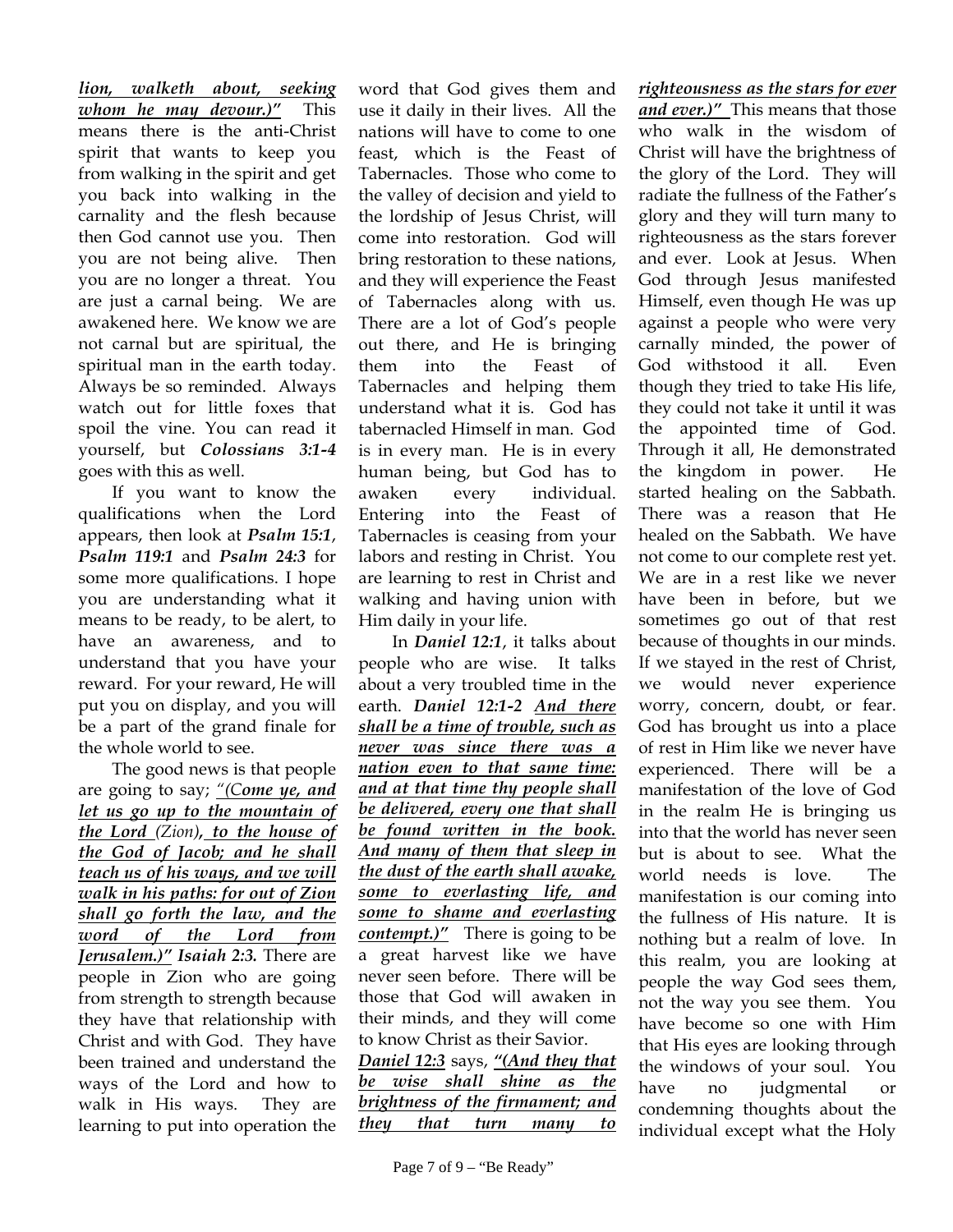Spirit shows you is in the person's life that needs to be dealt with. God is bringing us into a place where it is only Him operating all the time. That is what we earnestly desire. He is working it all in us by His grace and goodness. He will display Himself because God will be seen. Why did He say, "*Let us make man in our image and likeness?"* Because He wants Himself to be expressed, seen and known. He wants His Kingdom to be known and displayed for man to understand. He also wants the world to have His Kingdom, for it is His good pleasure to give them His Kingdom. It was His good pleasure to give His Kingdom to 11<sub>S</sub>

 Be ready. Do not be like the five foolish virgins. Be like the five wise virgins. They had oil in their lamps because they had a union with the Father and when Jesus came, they made themselves ready. This is not something you can buy. You have to develop your own relationship with the Lord. You have to have your own experiences with Christ. You cannot live on my experiences, and I cannot live on your experiences. I can learn from your experiences. We can learn one from another. We need one another. He wants to take us all in together. He wants us to get together like a team. Have you seen people who come together and make an agreement or a goal? They agree with each other to attain that goal. It is not about me, myself and nobody else. We must understand what God wants us to have, what He wants to give us. If you don't have an

understanding of what your inheritance is, we have tapes on it. You need to get the understanding of what your inheritance is and what you will obtain and what the reward is when Christ appears. You endure because of the joy that is set before you, and you make yourself ready. You can tell when you get off track because you don't have your first love, and you are not on fire for Him. You are not all excited. Sometimes we have been fed on the Word and become stuffed and lazy.

 We once had a business and I had this thought in my mind, "We must hire nothing but Christians because that is what God wants us to do." We hired Christians to get the job done. If you found them sleeping, they acted like you owed them something. They wanted the money, but they did not want to do anything. They felt like everything should be given to them. I said, "Lord, what is going on here?" I had a minister come through who said, "Joyce, don't hire Christians. Hire people who don't know God." He said to hire some people who don't know God. We even hired an old bum, an old alcoholic. We hired a bunch of Mexicans. They might not have known God, but they worked. Some of them got to know God by our being able to minister to them. I said, "God, you have some lazy people. No wonder you called Israel stiffnecked."

 The word God laid on my heart today is to tell you to be ready. What are the qualifications? God wants us to be ready. Do not listen to your

soul. Sometimes you have to tell your soul to be quiet. Do not listen to your body either.

 I have learned that you miss a lot of action when you do not heed the voice of the Lord. Many things transpire during the day. If you take heed and listen to the Lord, you can be in tune. There is a great deal of action going on. Many things are taking place.

*Hebrews 10* - I know this is a serious word. I know it is a true word. Sometimes the animals are smarter than God's own people. Jesus gave several examples in the Bible about when you see trees shooting forth its bud, then you know summer is near. He has given us all these signs. We know that His appearing is very near.

 Cows do not have to turn on the TV in order to get the weather. Neither do any other animals. They have a built-in instinct. Well, you have God in you. Go within. A cow knows when the storm is coming. She does not even have to look at the clouds. There is this knowing within. She is not dumb and thinking, "I am going to beat this thing." The cows go slowly to the shelter and stay there until the storm is ended. That is why the Lord says, "When you see these things, you are to come into His chambers. You are to shut the door. The door is your mind. Go no more out until my indignation is past. That is in *Isaiah 26:20*. If the animals are that smart, what is wrong with us? I think it is time for us to get smart and be wise and abide in Christ because He is our shelter.

In *Hebrews 10:35* it says**,***"(Cast not away therefore your confidence, which hath great*